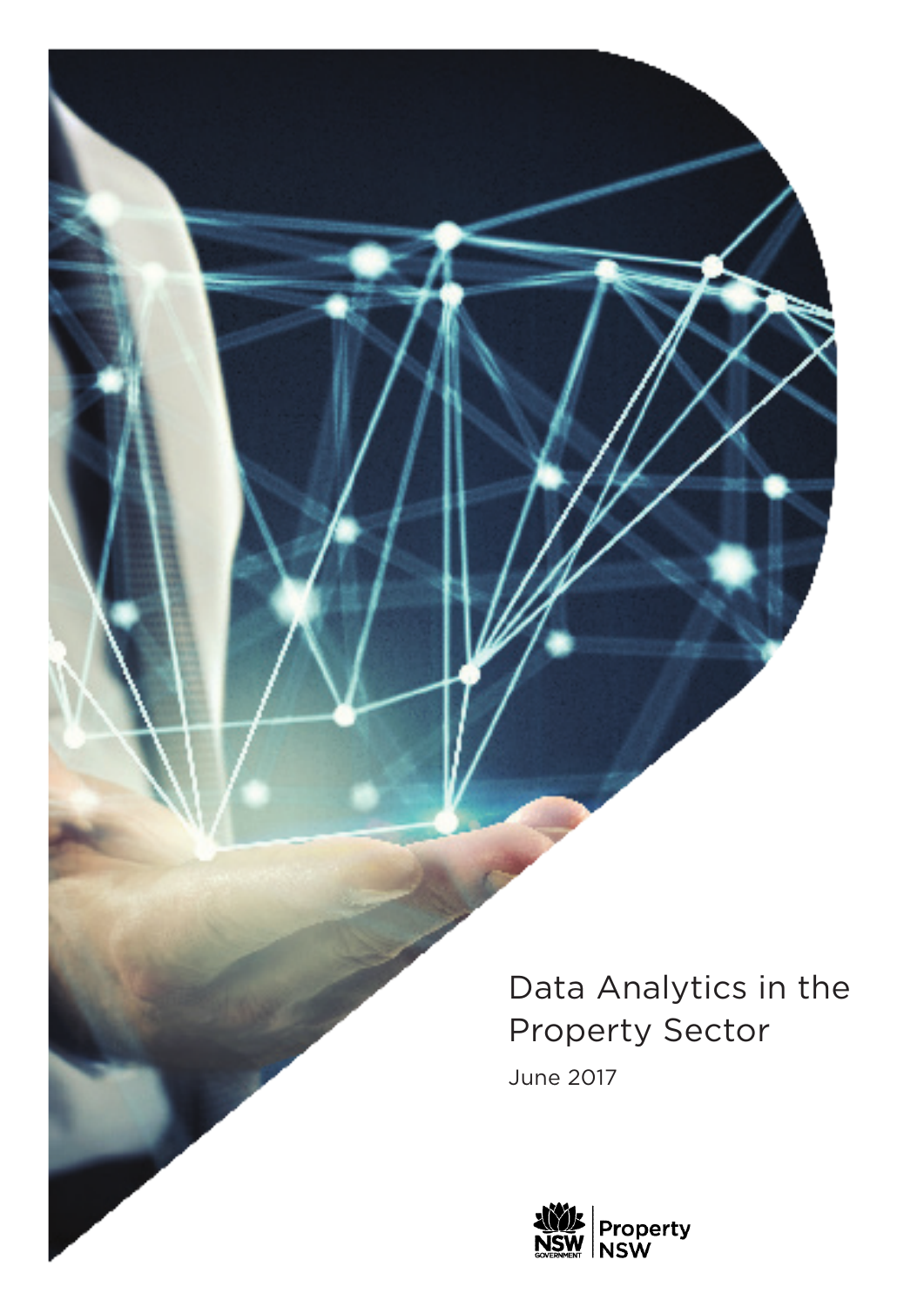# Data: the catalyst for change in management of NSW Government's \$134bn property portfolio

Data analytics is transforming how property is created, built and maintained around the world. It enables the property industry and cities to better understand customers, tenants and users, to better plan, design, build and maintain our cities.

In NSW, the Government's Data Analytics Centre (DAC), established in August 2015, coordinates data sources across Government in order to drive better evidence-based decision making and ultimately enhanced service delivery for the community.

Property NSW, the whole-of-government property agency, is collaborating with the DAC on options to bring cutting edge changes to the way NSW manages its \$134 billion property portfolio.

Too often government data can sit in silos across respective agencies, with little thought given to collating and distilling the data in a way that will ultimately improve the way government services are delivered.

The potential value of open government data in Australia is estimated at tens of billions of dollars.<sup>1</sup>

In 2013, it was estimated that the transport and education sectors alone could see over \$30 billion in increased economic value each year as a consequence of open data.

Global cities are using technology to collect data to plan and create buildings and public spaces that meet the needs of the community.

New York and London are two such cities leading the world in technology readiness.2

Privacy remains one of the biggest challenges in data

### Definition

Data analytics is the process of scrutinising data to gain insights. Recently, data analytics has moved from small scale and static data sets to Big Data Analytics which looks at massive volumes of varied information that is constantly changing at high speed.

collection, however, there is a tremendous opportunity to use data to deliver better services.

Research found that nearly 80 per cent of NSW residents surveyed support the NSW Government using its existing data to inform decisions on the development of services and infrastructure.3

In addition, 93 per cent of NSW residents surveyed believe it is important for the Government to improve its systems for collecting and analysing data in order to meet the demands of a growing population.4

### Data analytics is transforming how property is created, built and maintained; Sydney can learn from other global cities in our collection, sharing and use of data to benefit our city.<sup>5</sup>

More broadly, the types and quantity of data now available from mobile phones, social media, sensor technology, credit card use, video and photographic material, and the growing number of devices in the "Internet of Things" (IOT), reveals previously obscured patterns in human and market behaviour.<sup>6</sup>

This data can be applied along the property cycle - from strategic planning to construction and asset management.

For example, big data is used in project planning to makeclearer and more informal decisions. Designers are also using near-time people-flow analysis to improve existing and new infrastructure and identify retail opportunities.

In construction, data analytics is used to improve safety and compliance. Data is also assisting asset management decisions by gaining smart building solution insights in order to reduce costs and impacts on the environment.

This report looks at how the property industry is using data to drive enhanced performance, and also outlines opportunities for governments to drive more efficient asset management.

### Privacy Challenge

Privacy is one of the biggest challenges of data collection. Data is collected by a variety of different entities with different agendas. In the majority of cases, personal data is collected to understand the needs, preferences and motives of everyday choices.

However, other cases involve personal data being exploited without consent. Recent research conducted by MIT has found that "just four fairly vague pieces of information – the dates and location of four purchases – are enough to identify 90 per cent of people in a data set recording three months of credit-card transactions by 1.1 million users."<sup>7</sup>

Anonymising and cleaning data for use and sharing is imperative in an open data environment while still retaining enough granularity that the data is still useful.

- 1 https://data.wa.gov.au/\_\_data/assets/pdf\_file/0015/9150/fact-sheetopen-data-benefit.pdf
- 2 PwC, Cities of Opportunity 7 , 2016
- 3 Galaxy research based on survey of 1,000 NSW residents, September 2016.
- 4 IBID
- 5 News.com.au, The six key challenges for Sydney and Melbourne to be smart cities of the future, August 22, 201 6
- 6 Dr Alex Pentland, Big Data and Social Analytics Course, MIT
- Hardesty, L. Privacy Challenges, Analysis: It's surprisingly easy to identify individuals from credit-card metadata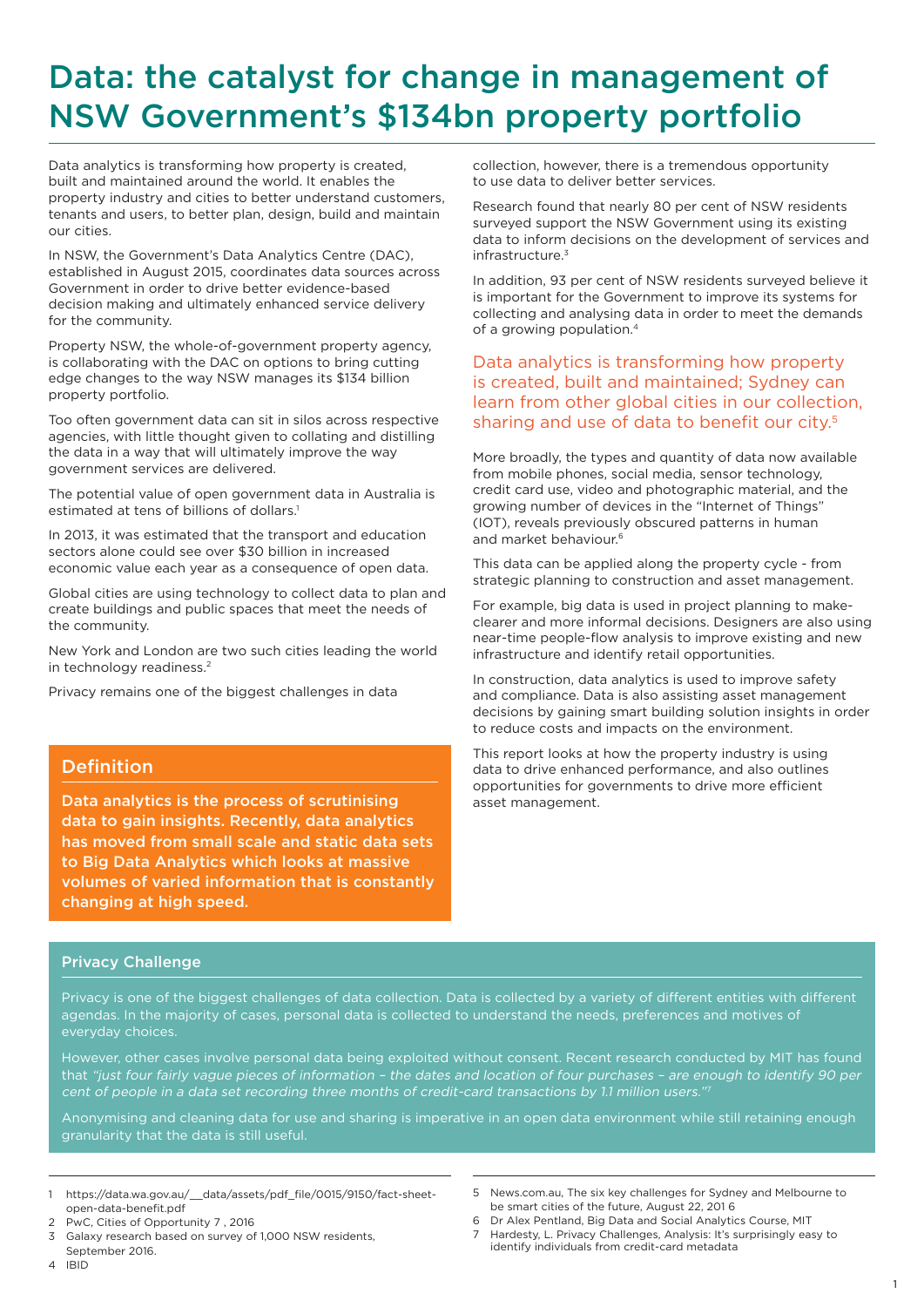# People patterns to drive city of the future

In the city of the future, information will be sent to your smart device suggesting services and recreational activities based on your geolocation, previous internet search history and recent activity profile. You may also be charged, on a user-pays basis, for utilities as well as optimise those utilities based on real-time user patterns. Your use patterns will go into a pool of data which can be used to design new places tailored to the population's needs and wants.

The data can also be used to assess how well developments deliver on their cost-benefit promises, for example, the use of space via a measure of foot traffic.

The city of the future will be able to respond to the sentiment of citizens and engage in meaningful interaction; enriching lifestyles and connecting people. The most advanced and coordinated cities are already heading in this direction. Civic analytics focus on customer-centric solutions that also deliver efficiencies rather than purely using data for costreduction or profitability measures. Future Cities Catapult, a UK Government-supported centre for the advancement of smart cities, believes inhabitants' wellbeing is the foundation to sustainable solutions.<sup>8</sup>

Examples of data analytics at work across the property lifecycle include:

Strategy: Insights from PwC's Geospatial Economic Model are being used by government to inform the strategic planning of new infrastructure and to target development to employment and population centres.9

Planning: The DAC is using information gathered from rental bonds data, electricity consumption and the number of bedrooms in land and property details, to understand the extent of overcrowding in the community. The aim is to establish frameworks to constructively deal with the problem. Housing affordability is a critical issue in NSW and the aim is to prevent the exploitation of vulnerable members of the community.

Overcrowding can lead to health and hygiene concerns, fire hazards and places stress on local infrastructure. The issue can be better managed by identifying key indicators for at-risk locations. The same approach can be used to identify underutilised property that could be brought on line to decrease the rental shortage and ease housing affordability concerns.

### Technology moves very quickly and yet governments can't move that quickly…ultimately it can render governments irrelevant.10

Development: The private developers of the Hudson Yards project in Manhattan, New York, are working with New York University to install sensors that track the movement of people and monitor air quality, traffic and energy use.11 In synthesising this data, real estate developers and urban planners can formulate a better understanding of what makes a successful place in terms of tenant health. interaction and utility efficiencies.

State of Place is a data analytics tool that uses image analysis to rate urban places for livability and propose interventions that can encourage economic uplift and revenue increases. The platform defines more than 160 factors that contribute

- 8 Austin, N, Why Australia needs to get up to speed in creating smart and connected cities, AFR, October 1 9 2015
- 9 PwC, Big City Analytics, 2015 10 Liam Maxwell, National Technology Advisor, UK Government, FST Gov Conference, May 2017
- 11 Hudson Yards, Engineered City
- 12 Goodyear, S., If You Want Walkable Development, You Must Show That It Pays, 201 2

to the experience of a place and assists city governments and developers to apply that inventory to create walkable and livable cities.<sup>12</sup>

Engagement: The US city of Santa Monica has started integrating linguistic content analysis of social media data to provide a Wellbeing Index. The Index is used to "assess the sense of community as well as positive or negative sentiment".<sup>13</sup> The data is combined with traditional survey information and demographic measures to help the city work out ways to improve the wellbeing of its residents. Santa Monica officials are using the information to make changes in the city, including introducing measures to increase the use of outdoor space for target areas and create spaces for social engagement to decrease loneliness in young people.<sup>14</sup>

### Case Study

UK Government - using open data to drive change<sup>15</sup>

The UK Government has embraced open data as a way of increasing transparency of government services and improving service delivery.

In 2009, IT cost the UK Government £19 billion, and a heightened focus on spending controls.

Liam Maxwell, National Technology Advisor to the UK Government, said the revised approach not only saw a focus on open data to drive transparency, it also committed to open standards and open markets to encourage competition and deliver better outcomes. He pointed to a number of reforms which helped deliver change across government, including:

- Reducing the number of security classifications from
- Enhanced capability across the public sector attracting new talent and new ideas to the public sector.
- Changing procurement practices to attract a broader range of companies to sell to government. More than 350 technology vendors are now selling to the medium enterprises.
- embracing reusable, shared platforms.

### Case Study

#### New York MODA

The Mayor's Office of Data Analytics (MODA) allows the City to "collaborate with City agencies to implement data-driven solutions to City service delivery".

Significant impacts have been made, including the development of Fire Department and Disaster response risk maps and a new business atlas providing entrepreneurs with information about where to best locate their business. MODA data is also used to study

- 13 J. Wiseman, 'Customer Driven Government', Data Smart City Solutions, Harvard, August 20 2015
- 14 The City of Santa Monica Well Being Project, Wellbeing Findings Data Briefing, 201 5
- 15 Liam Maxwell, National Technology Advisor, UK Government, FST Gov Conference, May 2017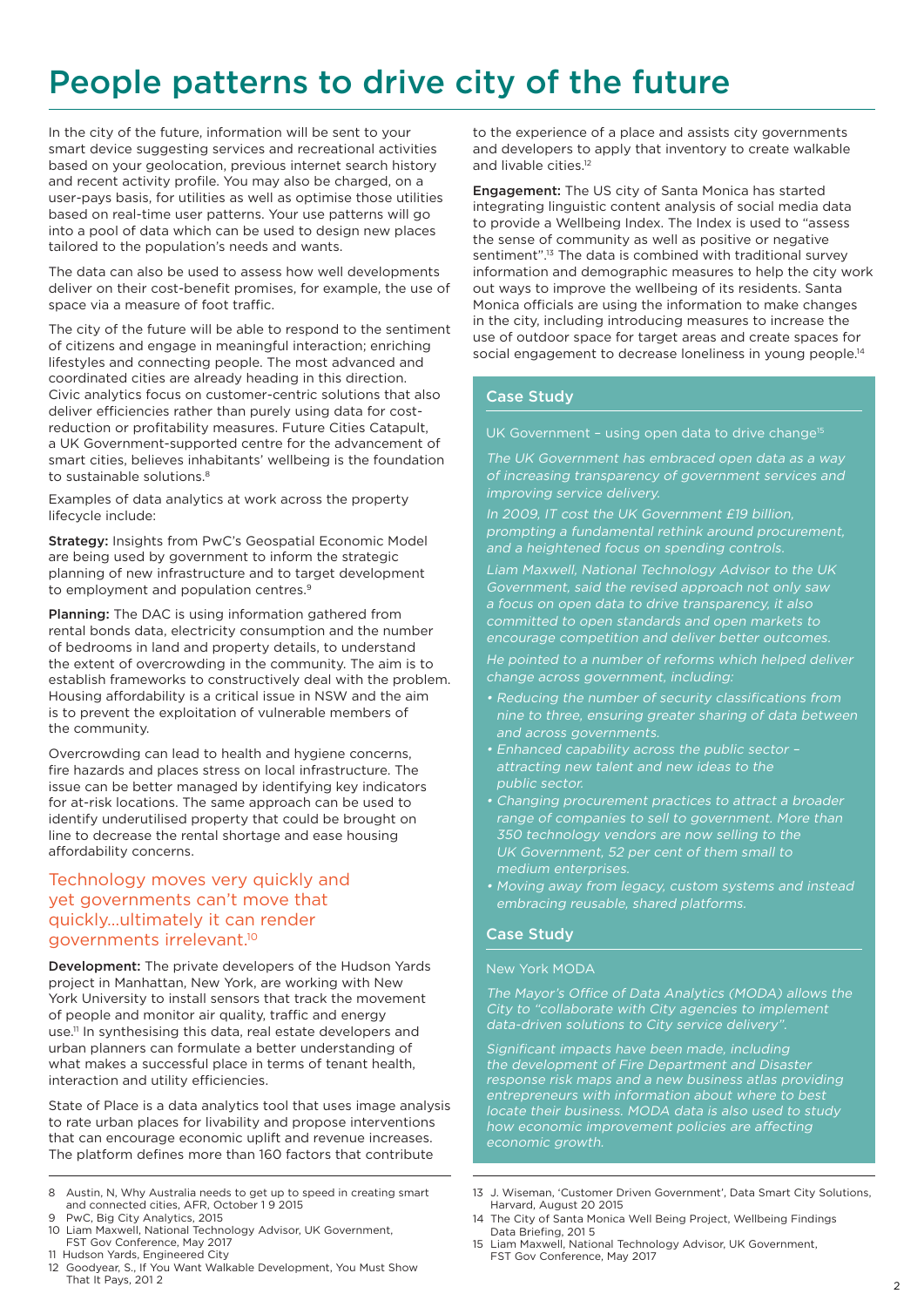# Improved efficiency in asset management

Data analytics is having an even more profound impact in the area of asset management due to the measurable effects on efficiency. With the increased prevalence of IOT devices, building management systems now have a multitude of data points with which to assess the efficiency of a building.

There is a shift away from traditional building management systems - which operate in isolation - to a centralised command centre model which synthesises the vast amount of data available at any given time to provide the most effective solution.16

Again, the insight occurs in the cross-over of data from different sources. The applications focus on both the maintenance and design of property assets.

Design: Through its 'People Flow Analysis Project'. multinational technology conglomerate, Hitachi, has revolutionised the way places are designed. This technology was first developed to analyse the movement of people throughout a commercial office building. Hitachi was able to optimise the floor layout in relation to core areas such as hallways and lift shafts, ultimately reducing pedestrian congestion and stimulating the flow of people through the structure.<sup>17</sup>

Global retail conglomerate, Westfield, has also adopted data analytics as a tool to integrate consumers' digital footprints (online purchases and social media activities) with cameras and sensors set up within retail centres to "enhance the physical brick and mortar shopping experience"<sup>18</sup>

Portfolio Management: Property NSW has developed an interactive dashboard for client agencies to more effectively manage their property portfolios. Property Portfolio Reporting is presented in a way that allows agencies to view key performance metrics for their Property NSW-managed portfolio, including upcoming lease expiries, options and market reviews.



The data also allows agencies to compare their performance against other NSW Government clusters – encouraging greater efficiency across their portfolios.19

Operational Efficiency: Microsoft collects 500 million bits of data every 24 hours at its headquarter buildings to reduce the costs of operating the campus. The information is run through algorithms that factor in the costs of fixing or not fixing a fault. The algorithm also factors in the impact the fault has on people using the building to gauge its level of importance.<sup>20</sup>

Visualisation: Lendlease uses Ineni Realtime virtual reality to create a building management system at Barangaroo based on data, including: lighting, lifts and temperature control systems. The virtual reality environment provides an accessible dashboard for visibility over diverse data sets. Locating maintenance items in virtual space, supplemented with a camera live-feed, provides an assessment of conditions before sending in support teams or technicians. The building management system also has a smartphone application for easy access.<sup>21</sup>

#### Case Study

#### Asset Scale - Stockland<sup>22</sup>

#### Why?

In 2015, Stockland Property Group announced the implementation of EP&T's Horizon Edge technology across a portfolio of 11 retail shopping centre sites. In the 12 months prior, Stockland trialled the technology at three retail sites and was able to achieve significant savings in operational costs. The technology uses "on site high precision meters, weather stations, site BMS and algorithms developed by EP&T from billions of sets of data" to drive efficiencies across the portfolio.

#### How?

The adoption of this new technology is the result of Stockland Property Group's existing 10-year partnership with EP&T. During this time, the property group utilised EP&T's earlier generation technology – EDGE MARS – to achieve significant reductions in water and energy use

#### **Outcomes**

- 21% reduction across 24 retail sites
- 40% reduction across 10 office sites
- Return on Investment +20%
- Improved comfort for occupants through better managed heating and cooling loads.

- 16 J LL, Big Data set to shake up facilities management
- 17 Hitachi, Hitachi's People Flow Analysis Project Optimizing Space Management, 201 5
- 18 Thau, B. Westf ield creates new data team to help digitize malls, Retail Dive, 2015
- 19 https://www.property .nsw.g ov. au/property -portfolio-reporting, viewed December 2016

<sup>20</sup> https://www.realcomm.com/advisory /579 /1 /microsoft-collecting -500-million-building-data-point s-from-campus-per-day

<sup>21</sup> http://www.iothub.com.au/news/ineni-realtime-brings-iot-tobarangaroo-419535

<sup>22</sup> https://www.gresb.com/ept-global-stockland-adopts-big-data-energyefficiency-analytics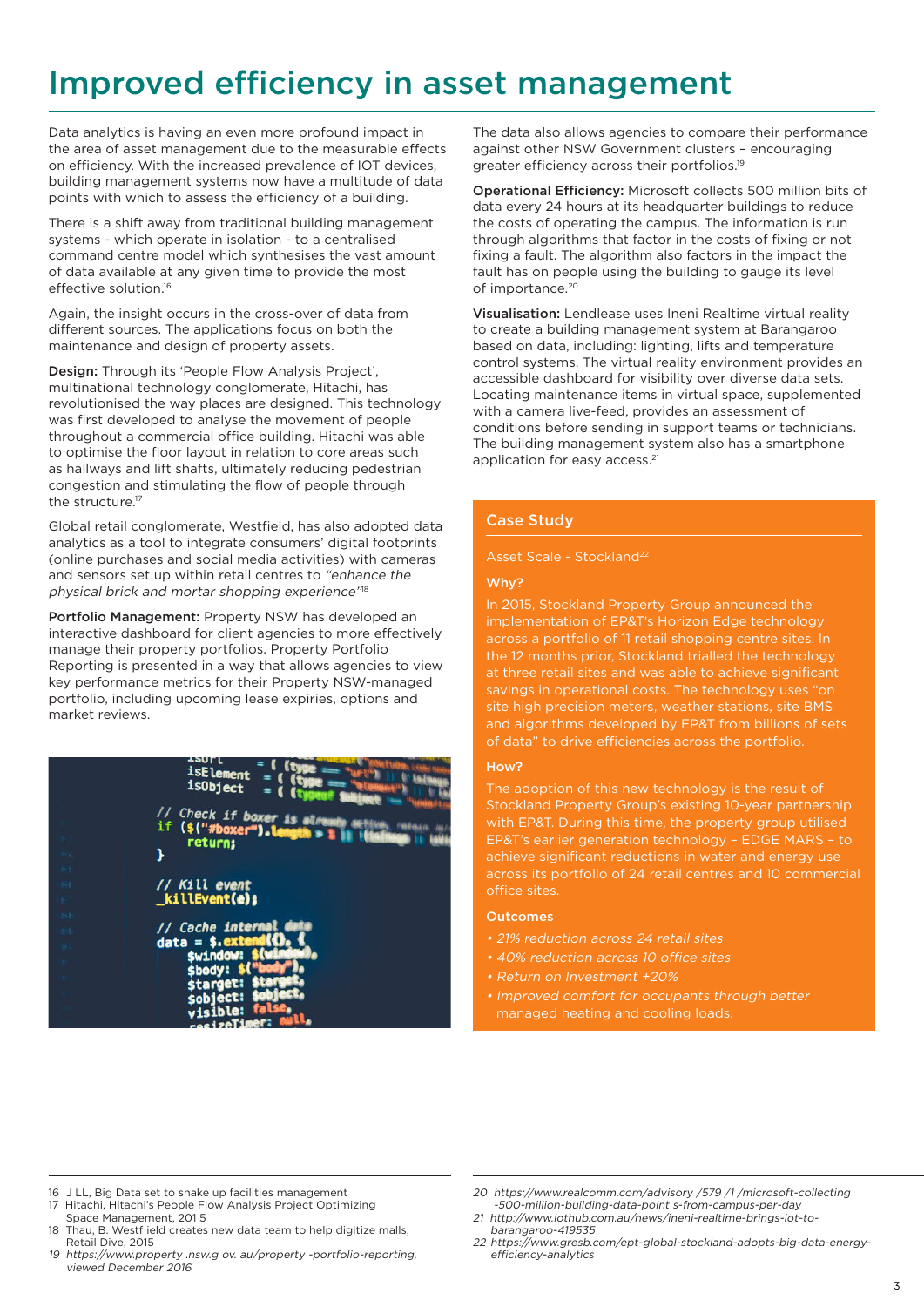# What's next for data in Australia?

There are opportunities for closer collaboration between industry and government in order to drive greater innovation.

The public Australian Urban Research Infrastructure Network (AURIN) and private Data Republic are both examples of platforms that can be harnessed for industry-government collaboration, connecting data-rich sources with analysts and relevant methods of interpretation. AURIN is an open GIS-based service and Data Republic is a secure data marketplace where:

"Information from the bank systems that process debit and credit cards could be aggregated and offered, for example, to a property developer, to tell them about the sort of products that are popular in a particular geography".23

These collaborations are an expansion of traditional real estate analytics models, such as Corelogic RP Data. Corelogic is itself expanding, acquiring start-ups such as Blockbrief which is keyed into local council zoning and legislation changes.

Machvisor, in the US, is another analytics tool that helps "real estate investors properly assess housing market conditions, price forecasts, risk metrics, demographic shifts and market fundamentals in any given neighborhood throughout the United States". 24

While state and federal governments have embraced the need to make data available to the public, there are opportunities for Australia to improve its approach through the use of enhanced open data sets and more coordinated governance.

London, New York, Boston, Manchester, Barcelona, Amsterdam, as well as smaller cities of Songdo, Santander, Bhubaneswar and Aarhus, among others, are leading examples of coordinated programs.



<sup>23</sup> Eyers, J . Banks planning big data deals to target customers, AFR, May 23 201 6

<sup>24</sup> https://www.quora .com/What-are-some-interesting-data -analysisdone-with-real-estate-data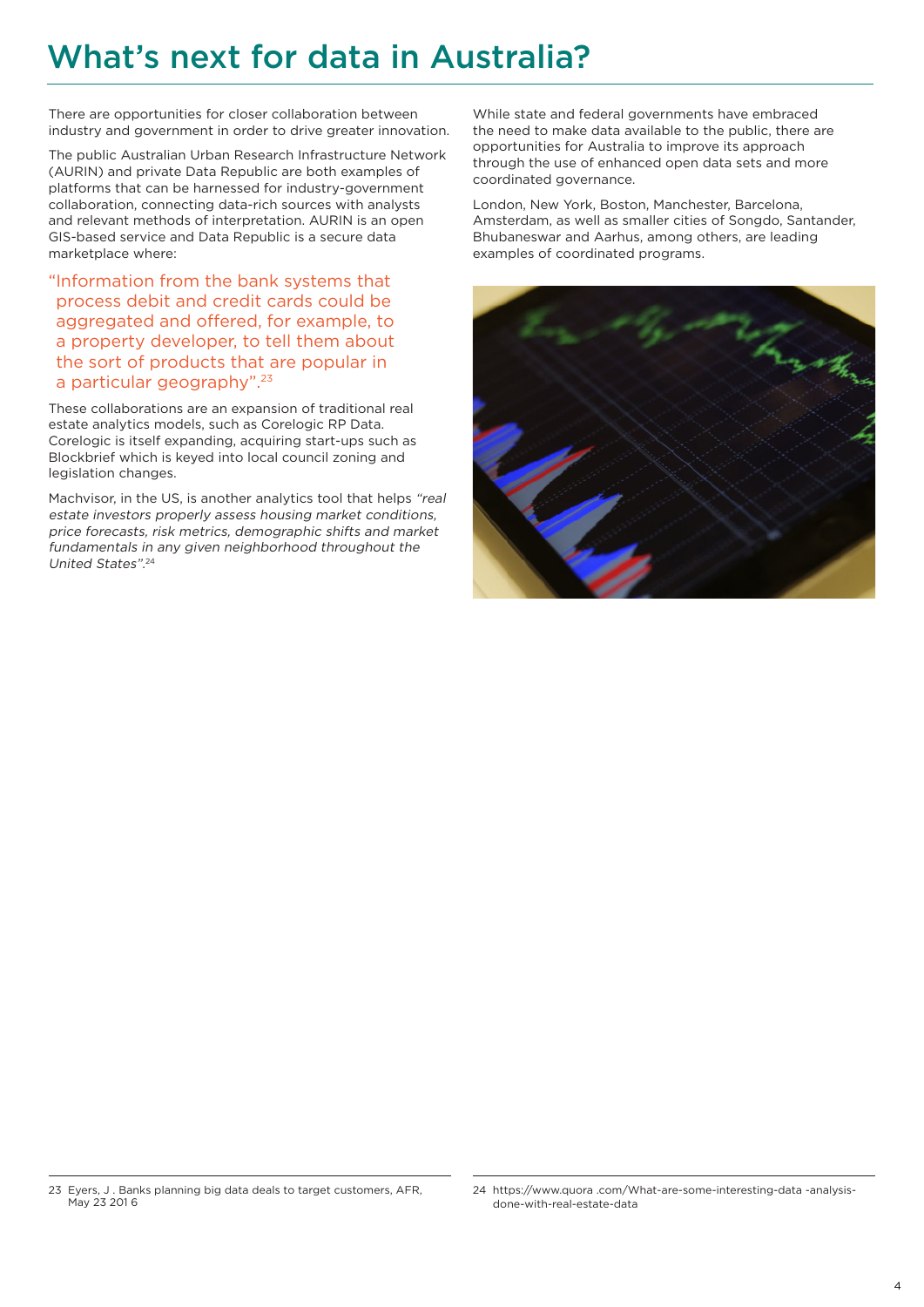# Lessons

1

2

3

4

5

6

Some key lessons that can be learnt from the cities and companies pioneering property-related data analytics include the need to:

Tailor data capture and analysis to solve particular questions rather than having data for data's sake;

Ensure comparable datasets are available;<sup>25</sup>

Increase awareness of the portals that exist and encourage a diverse user set:<sup>26</sup>

Increase partnerships between public and private enterprise;27

Reduce duplication – share ideas across government so that one solution can be applied across multiple disciplines;

Keep procurement simple to encourage more companies to engage with governments on solutions.



# Conclusion

The benefits of data analytics to the property sector are becoming increasingly apparent. The challenge of capitalising on this innovation remains in the propensity for government and industry to drive and coordinate such initiatives.

The NSW Government has taken significant steps by establishing the DAC and in concentrating efforts to modernise the management of its extensive property portfolio.

Property Portfolio Reporting, developed by Property NSW, is one such initiative that is allowing agencies greater transparency over their property data, therefore encouraging greater efficiency of the Government's asset base.

Moving forward, there are opportunities for government agencies to increasingly look at data sources such as the workforce profile data developed by the NSW Public Service Commission, in order to guide better decision making around infrastructure and service delivery.

However, the use of data to drive reform is only possible with a concerted commitment from multiple government agencies to ensure whole-of-government information and outcomes. In doing so, the benefits to end users, taxpayers and the public, are substantial.

- 26 CUSP, Reducing Data Poverty in NYC, 201 6
- 27 NSW Government, More Faster Better Open Data Event Report, 201 5

<sup>25</sup> US City Open Data Census, http://us-city. census.okfn.org/about/, viewed December 201 6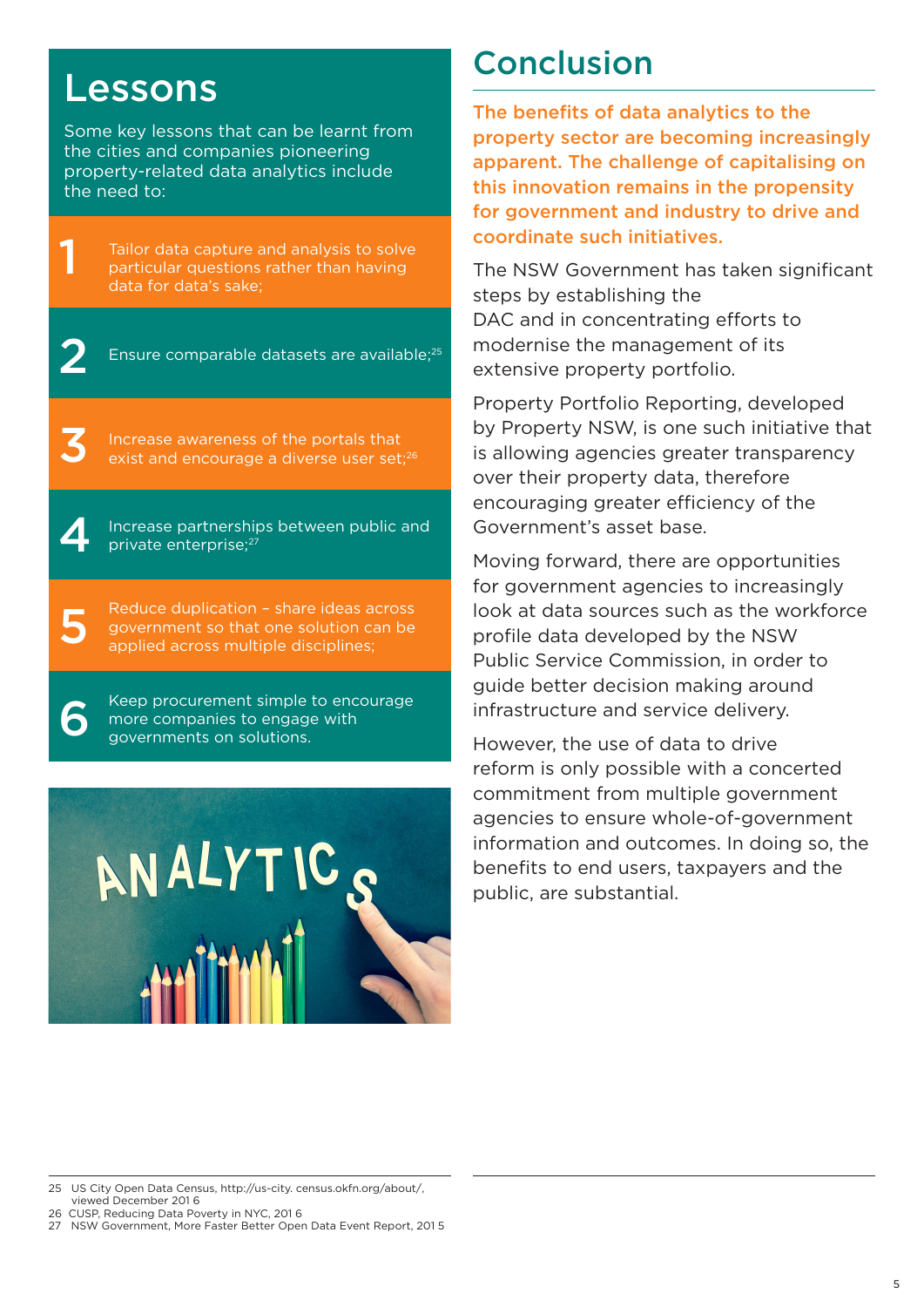## Case Study – NSW Globe



#### What?

In September 2015, Land and Property Information (LPI) made property sales information freely available for the first time via NSW Globe to help families and investors make better and more informed decisions when buying and selling property.

Previously, anyone wishing to access this information had to purchase it from the LPI website or via a third-party provider.

NSW Globe is a free and easily accessible product that displays NSW Government maps and spatial data, including land parcel, property address and road information.

Using the NSW Globe, buyers and sellers can view and download individual property sales histories going back to 2001, and summaries of street and suburb sales going back five years, free of charge.

#### Why?

Making property sales data freely available was a commitment of then-Premier Mike Baird.

The initiative is aimed at helping families and investors make more informed decisions when buying and selling property.

The public can now access free bulk NSW Property Sales Information (PSI) from 1990 onwards at valuation.property.news.gov.au



## Case Study – Social Housing – Data Analytics Centre & NSW Family and Community Services

#### Why?

In order to provide better services to support NSW's most vulnerable residents, the Department of Family and Community Services (FACS) sought assistance from the NSW Government's Data Analytics Centre (DAC) to help identify predictors for social housing demand. FACS wanted to bring together data from a range of government departments so it could better understand points of support and how it could potentially divert demand for long-term social housing.

#### How?

The DAC used machine learning to produce a model that could predict, with 99.26% accuracy, the private rental assistance recipients who would require longterm social housing in the Hunter region.

#### Outcomes

Further work in broadening the Hunter model to include the whole-of-NSW data will assist FACS in tailoring its services to better manage social housing demand across the State, especially in regard to long-term social housing needs. Insights from the data analysis will also help FACS achieve greater success in identifying the most effective private rental assistance products for its clients.